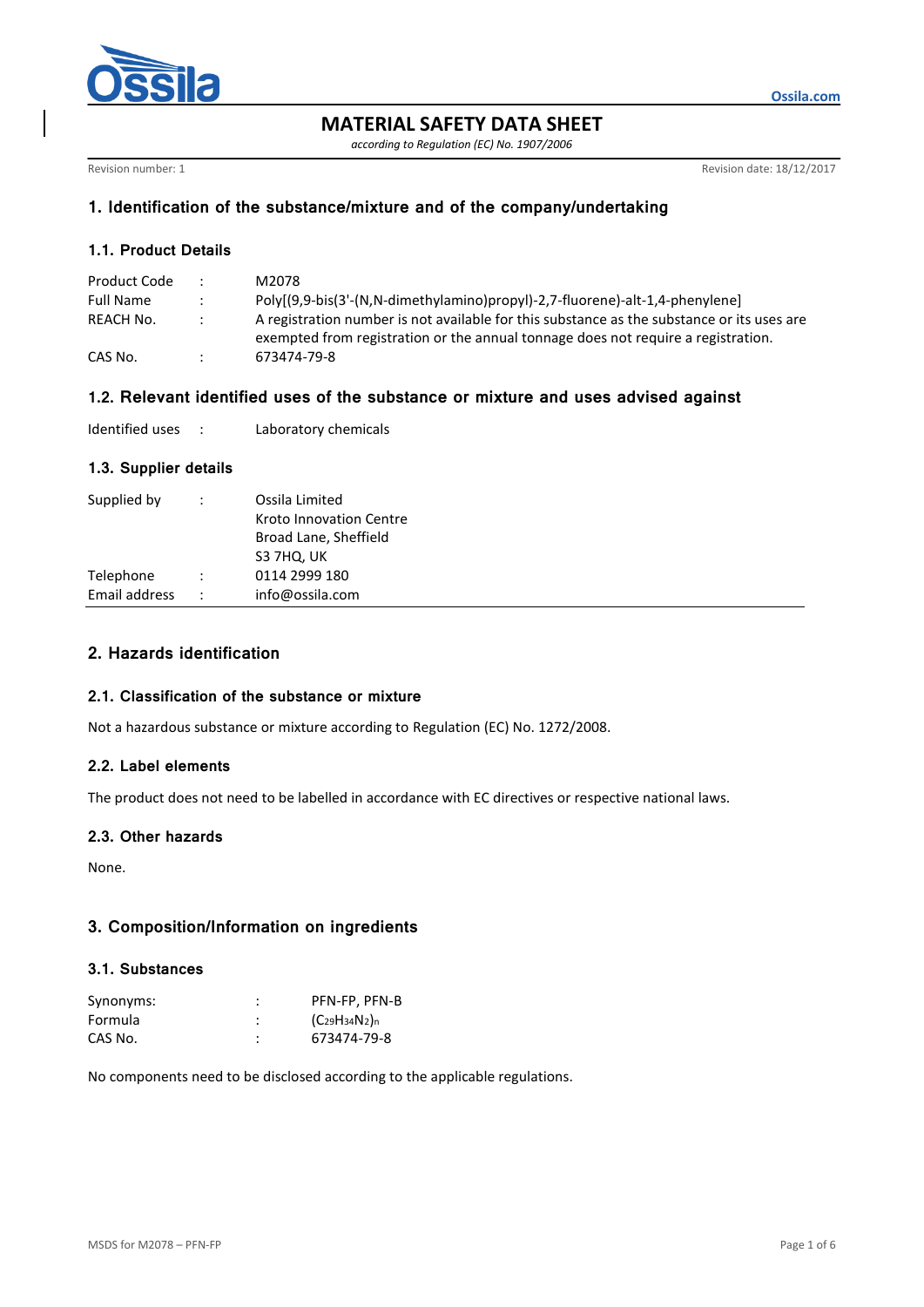## **4. First aid measures**

### **4.1. Description of first aid measures**

#### **After Inhalation**

Remove person to fresh air. If not breathing, give person artificial respiration.

### **After skin contact**

Wash with soap and water.

**After eye contact** Flush with copious amounts of water as a precaution.

**After Ingestion** Rinse out mouth with water.

#### **4.2. Most important symptoms and effects, both acute and delayed**

The most important known symptoms and effects are described in section 11.

#### **4.3. Indication of any immediate medical attention and special treatment needed**

No data available.

# **5. Fire fighting**

#### **5.1. Extinguishing media**

**Suitable extinguishing media**: Dry chemical, alcohol-resistant foam, carbon dioxide or water spray. Consult with local fire authorities before attempting large scale fire-fighting operations.

### **5.2. Special hazards arising from the substance of mixture**

**Hazardous combustion products:** Carbon oxides, nitrogen oxides.

#### **5.3. Advice for firefighters**

Wear a self-contained breathing apparatus if necessary. During a fire, irritating and highly toxic gases and vapours may be generated by thermal decomposition.

### **6. Accidental release measures**

#### **6.1. Personal precautions, protective equipment and emergency procedures**

Wear personal protective equipment (section 8). Avoid dust formation. Ensure room is well ventilated. Remove all sources of ignition.

#### **6.2. Environmental precautions**

Do not let product enter drains.

### **6.3. Containment and cleaning**

Contain and clean up spill if safe to do so using an electrically protected vacuum cleaner or by wet-brushing. Dispose of dry waste in closed container for proper disposal according to local regulations.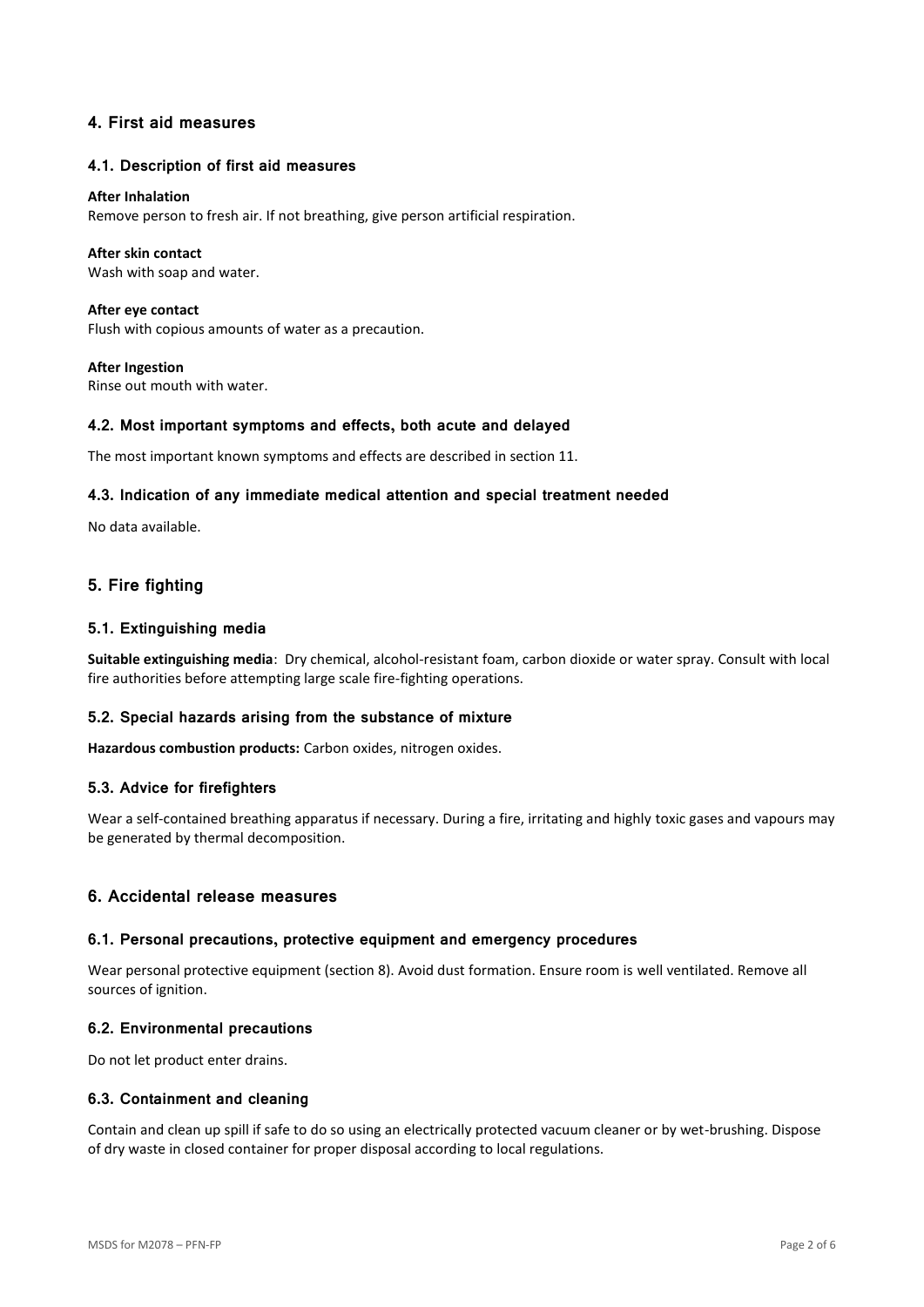# **7. Handling and storage**

## **7.1. Precautions for safe handling**

Avoid formation of dust and aerosols. Provide exhaust ventilation in places where dust is formed.

### **7.2. Conditions for safe storage, including any incompatibilities**

Store in a cool, dry and well-ventilated place inside of a tightly sealed container. Reseal containers that have been opened and keep upright to prevent leakage.

### **7.3. Specific end uses**

Use in laboratories.

### **8. Exposure controls / Personal protection**

### **8.1. Control parameters**

### **Components with workplace control parameters**

Contains no substances with occupational exposure limit values.

#### **Biological occupational exposure limits**

This product does not contain any hazardous materials with biological limits.

### **8.2. Exposure controls**

#### **Engineering measures**

Handle in accordance with good industrial engineering/laboratory practices for hygiene and safety. Ensure eyewash stations and safety showers are close to the laboratory workstation. Ensure good general ventilation is present when handling the product.

### **Personal protective equipment**

**Eyes:** Wear safety glasses with side-shields conforming to appropriate government standards such as NOISH (US) or EN166 (EU).

**Skin**: Handle with appropriate gloves and use proper glove removal technique to avoid skin contact. Dispose of gloves in accordance with applicable laws. Wash and dry hands.

The selected protective gloves must satisfy the specifications of EU Directive 89/686/EEC and the standard EN 374 derived from it.

**Clothing:** Wear complete suit protecting against chemicals; the type of equipment should be appropriate for the concentration and amount of dangerous substance used.

**Respirators:** Where protection from nuisance dusts is needed, use type N95 (US) or type P1 (EN 143) dust masks or those approved under appropriate government standards such as NIOSH (US) or CEN (EU).

### **General hygiene measures**

Wash thoroughly after handling. Wash contaminated clothing before reuse.

# **9. Physical and chemical properties**

#### **9.1. Information on basic physical and chemical properties**

| Appearance | Solid, light-yellow powder/fibre |
|------------|----------------------------------|
| Odour      | No data available                |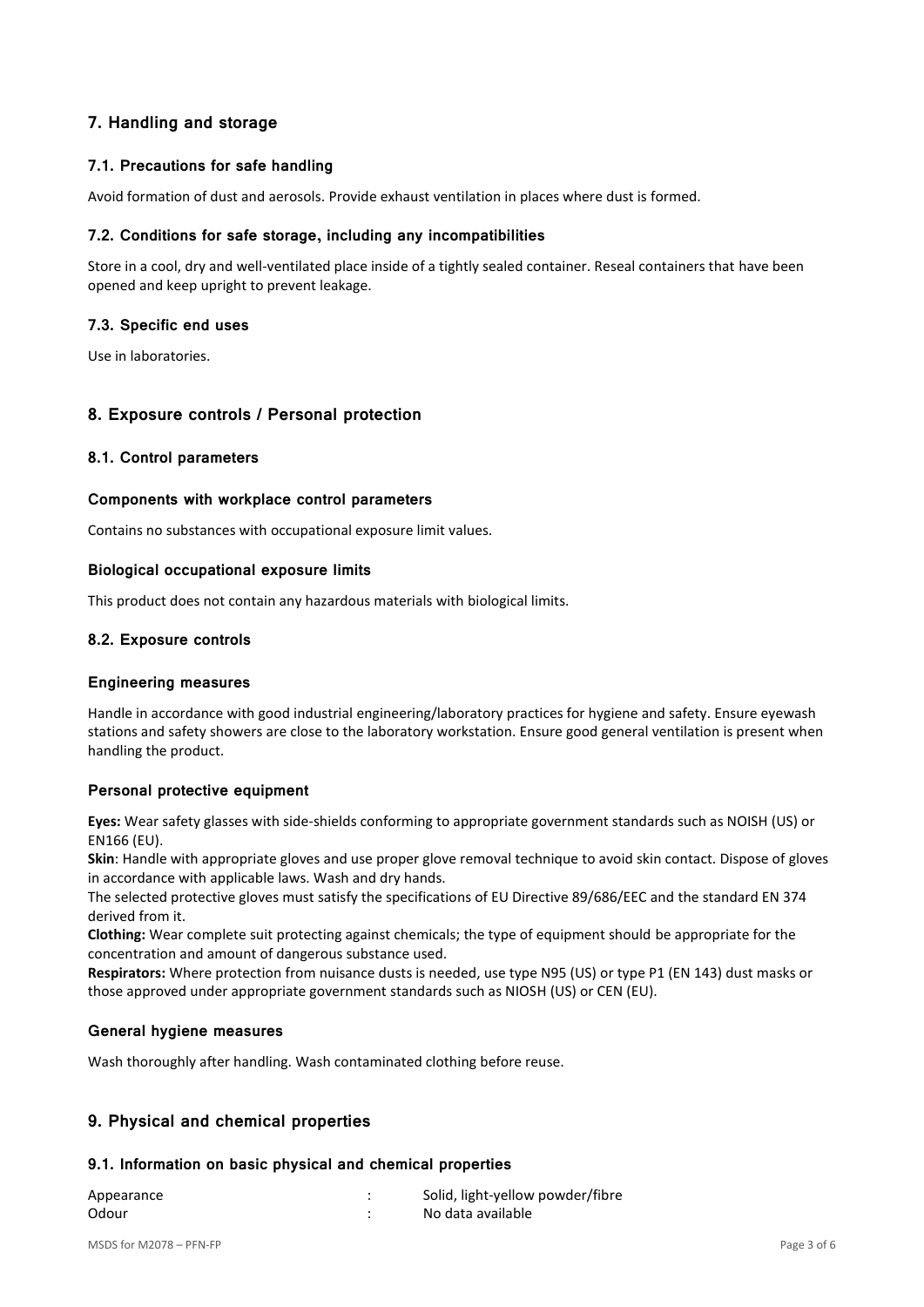| Odour threshold                        |   | No data available |
|----------------------------------------|---|-------------------|
| рH                                     |   | No data available |
| Melting/freezing point                 |   | No data available |
| Boiling point/range                    |   | No data available |
| Flash point                            |   | No data available |
| Evaporation rate                       |   | No data available |
| Flammability                           | ٠ | No data available |
| <b>Explosive limits</b>                |   | No data available |
| Vapour pressure                        |   | No data available |
| Vapour density                         |   | No data available |
| Relative density                       |   | No data available |
| Solubility(ies)                        |   | No data available |
| Partition coefficient: n-octanol/water |   | No data available |
| Autoignition temperature               |   | No data available |
| Decomposition temperature              |   | No data available |
| Viscosity                              |   | No data available |
| Explosive properties                   |   | No data available |
| Oxidising properties                   |   | No data available |
|                                        |   |                   |

## **9.2. Other safety information**

No data available.

# **10. Stability and reactivity**

### **10.1 Reactivity**

No data available.

### **10.2. Chemical stability**

Stable under normal temperatures and pressures under recommended storage conditions.

## **10.3. Possibility of hazardous reactions**

No data available.

### **10.4. Conditions to avoid**

No data available.

### **10.5. Incompatible materials**

Strong oxidising agents.

### **10.6. Hazardous decomposition products**

No known hazardous decomposition products.

# **11. Toxicological information**

# **11.1. Information on toxicological effects**

MSDS for M2078 – PFN-FP Page 4 of 6 **Acute toxicity** No data available. **Skin corrosion/irritation** No data available. **Serious eye damage/eye irritation** No data available.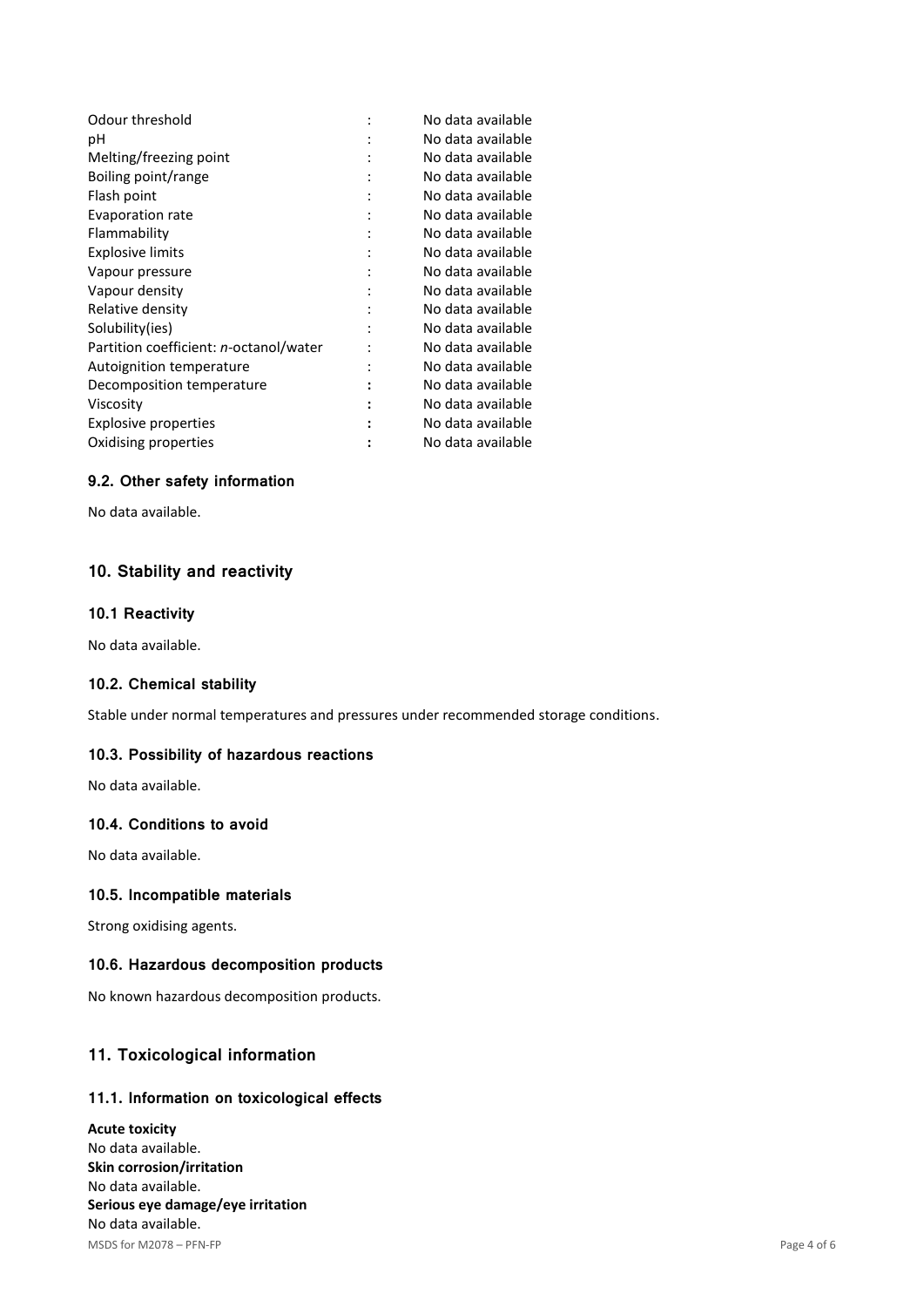**Respiratory or skin sensitization** No data available. **Germ cell mutagenicity** No data available. **Carcinogenicity** No data available. **Reproductive toxicity** No data available. **Specific target organ toxicity - single exposure** No data available. **Specific target organ toxicity - repeated exposure** No data available. **Aspiration hazard** No data available. **Routes of exposure** Eye contact, ingestion, inhalation, skin contact. **Signs and Symptoms of Exposure** No data available.

To the best of our knowledge, the chemical, physical, and toxicological properties have not been thoroughly investigated.

### **12. Ecological information**

#### **12.1. Toxicity**

No data available.

### **12.2. Persistence and degradability**

No data available.

### **12.3. Bioaccumulative potential**

No data available.

#### **12.4. Mobility in soil**

No data available.

### **12.5. Results of PBT and vPvB assessment**

PBT/vPvB assessment not available as chemical safety assessment not required/not conducted.

### **12.6. Other adverse effects**

No data available.

### **13. Disposal**

#### **13.1. Waste treatment methods**

### **Product**

Burn in a chemical incinerator equipped with an afterburner and scrubber. Observe all federal, state and local environmental regulations and directives on waste and hazardous waste. Offer surplus material to a licensed professional waste disposal professional.